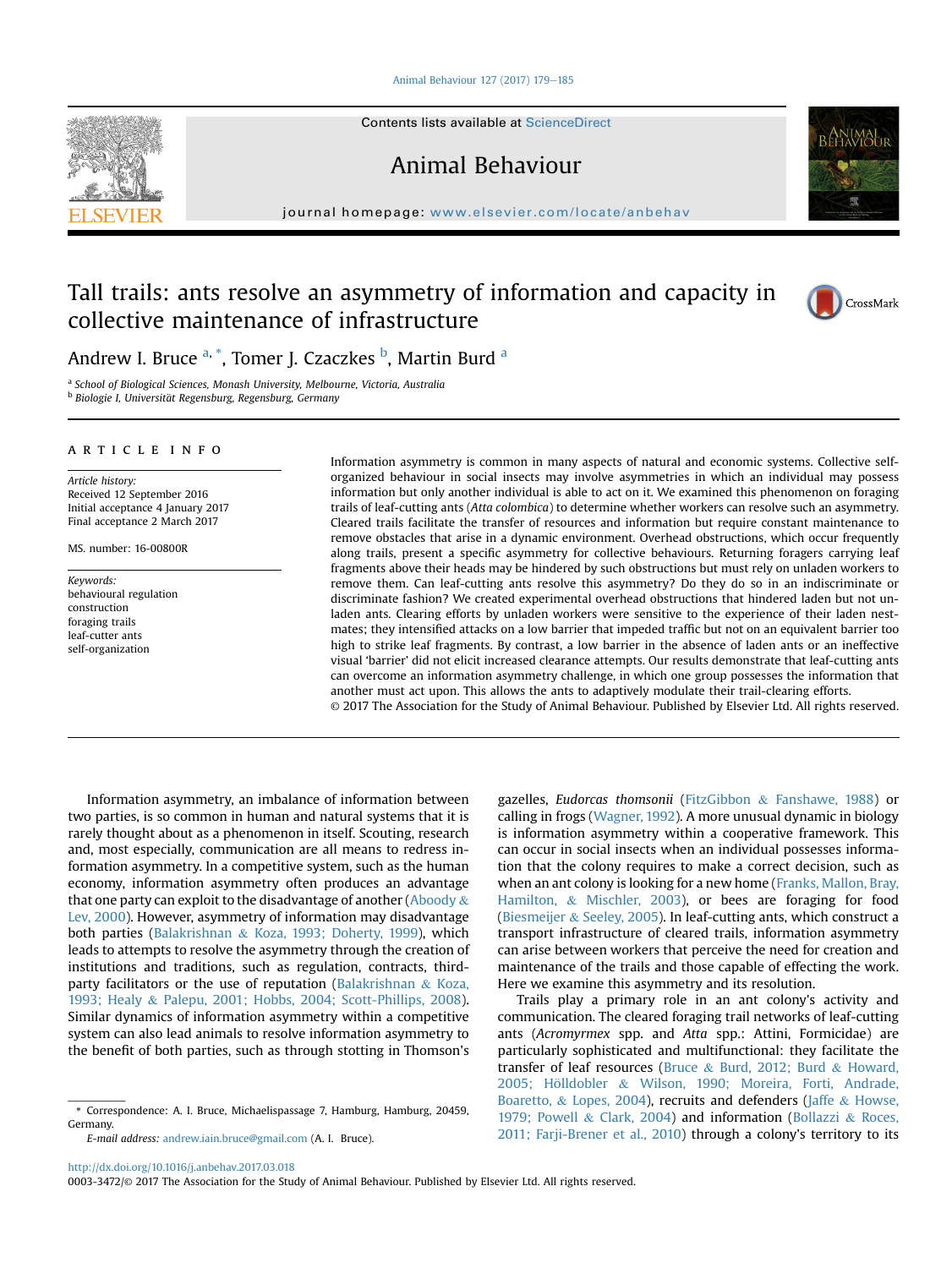<span id="page-1-0"></span>nest. Individual trails can reach 300 m in length, and trail systems several thousand metres, requiring a substantial investment of worker time to clear debris [\(Howard, 2001\)](#page-5-0). Smooth transport on trails is important because even seemingly minor obstructions may cause congestion that could impose disproportionately large costs on the colony.

Leaf-cutting ant colonies do not invest indiscriminately in trail clearance [\(Shepherd, 1982](#page-5-0)). Too much investment in the maintenance workforce could potentially make trail clearance energetically unprofitable ([Bochynek, Meyer,](#page-5-0) & [Burd, 2017\)](#page-5-0). For example, colonies of Atta cephalotes and Atta colombica modulate the geometry of their trail networks to balance the travel time experienced by returning laden foragers against the costs of trail maintenance ([Farji-Brener et al., 2015\)](#page-5-0). A geometry that allows reduced travel time prevails in exposed habitats where desiccation is a danger, while a geometry that minimizes the effort needed for trail clearance is a higher priority under a forest canopy where desiccation in unlikely but leaf litter is copious.

The traffic of leaf-cutting ant trails comprises laden ants returning to the nest with a leaf fragment, and unladen ants that may be either inbound or outbound. Information on whether a trail is sufficiently cleared to allow an adequate flow will reside largely with the laden ants themselves, as their own progress is the measure of trail condition. However, since laden ants are occupied with their burden, they do not have the capacity to clear obstructions. Instead, unladen ants clear foraging trails [\(Howard,](#page-5-0) [2001](#page-5-0)). How, then, do leaf-cutting ants make investment decisions regarding their infrastructure? The challenge is that one component of the traffic stream must adequately prepare the trail for the benefit of another group. If laden and unladen ants are impeded by the same obstacles, it may be enough for unladen ants to clear any obstacle that they encounter. In some cases, however, particular trail conditions that affect laden ants will have no consequence for the locomotion of their unladen nestmates. For those situations, a more sophisticated organization of investment in trail maintenance would be necessary to facilitate optimal trail flow.

The vertical clearance of a trail is one such special case that will affect laden and unladen leaf-cutting ants differently. Leaf-cutting ants transport leaf-fragments above their heads (Fig. 1); therefore overhead obstacles such as grass, leaves and small sticks can delay the movement of laden workers ([Lewis, Pollard,](#page-5-0) & [Dibley, 1974\)](#page-5-0). Thus, the removal of trail debris to a sufficient height is a particularly important feature of trail infrastructure investment. But overhead obstacles that do not obstruct the trail surface may allow an unladen worker to pass without impediment, even as a laden nestmate is hindered. In most cases of trail construction, as in other self-organized activities [\(Camazine et al., 2001](#page-5-0)), ants respond to cues concerning the need for a given task that they directly experience. Laden ants rarely put down their loads to attack obstructions except in unusual circumstances when traffic is nearly completely blocked (A. I. Bruce, personal observation). How, then, is information about the need for clearing aligned with the capacity to clear in this case? The response of unladen ants to overhead obstructions can reveal whether they are simply clearing obstacles that block their own progress, with coincidental benefit to laden foragers, or whether they manage to resolve the asymmetry between information and capacity.

At present, the mechanisms that regulate trail clearance and the adaptive principles they serve are not fully understood, as there have been few investigations into the regulation of trail height. Dussutour, Deneubourg, Beshers, and Fourcassié (2009) examined how a laboratory colony of A. colombica responded to an obstruction 1 cm above the trail surface that delayed the progress of leafladen ants. They found that workers cut smaller leaf fragments to readily fit under the obstruction and they compensated for the smaller loads by increasing the number of ants engaged in retrieving leaf fragments. This work did not explore an alternative strategy that is normally available to leaf-cutting ants: in a natural situation, ants can remove obstructions rather than reduce the size of leaf fragments (Fig. 1).

Here we test several hypothetical mechanisms that would allow unladen ants to clear a trail or tunnel to a height appropriate for laden ants. First, it may be that anything on or above the trail that is in the path of an unladen ant will serve as stimulus for attack and removal, whether or not it is delaying laden ants. Alternatively, ants may be responding to visual cues that the trail height is too low and use their individual judgement to assess the situation and clear the



Figure 1. (a) Atta colombica transport leaf fragments back to the nest along a fallen branch. A long leaf crossing the trail has been cut so as to allow the smooth transportation of leaf fragments by laden ants. (b) Atta colombica transport leaf fragments along a trail that has been levelled (x) from the slope of the hill (y) and heightened (z). White arrows indicate direction of bidirectional trail flow.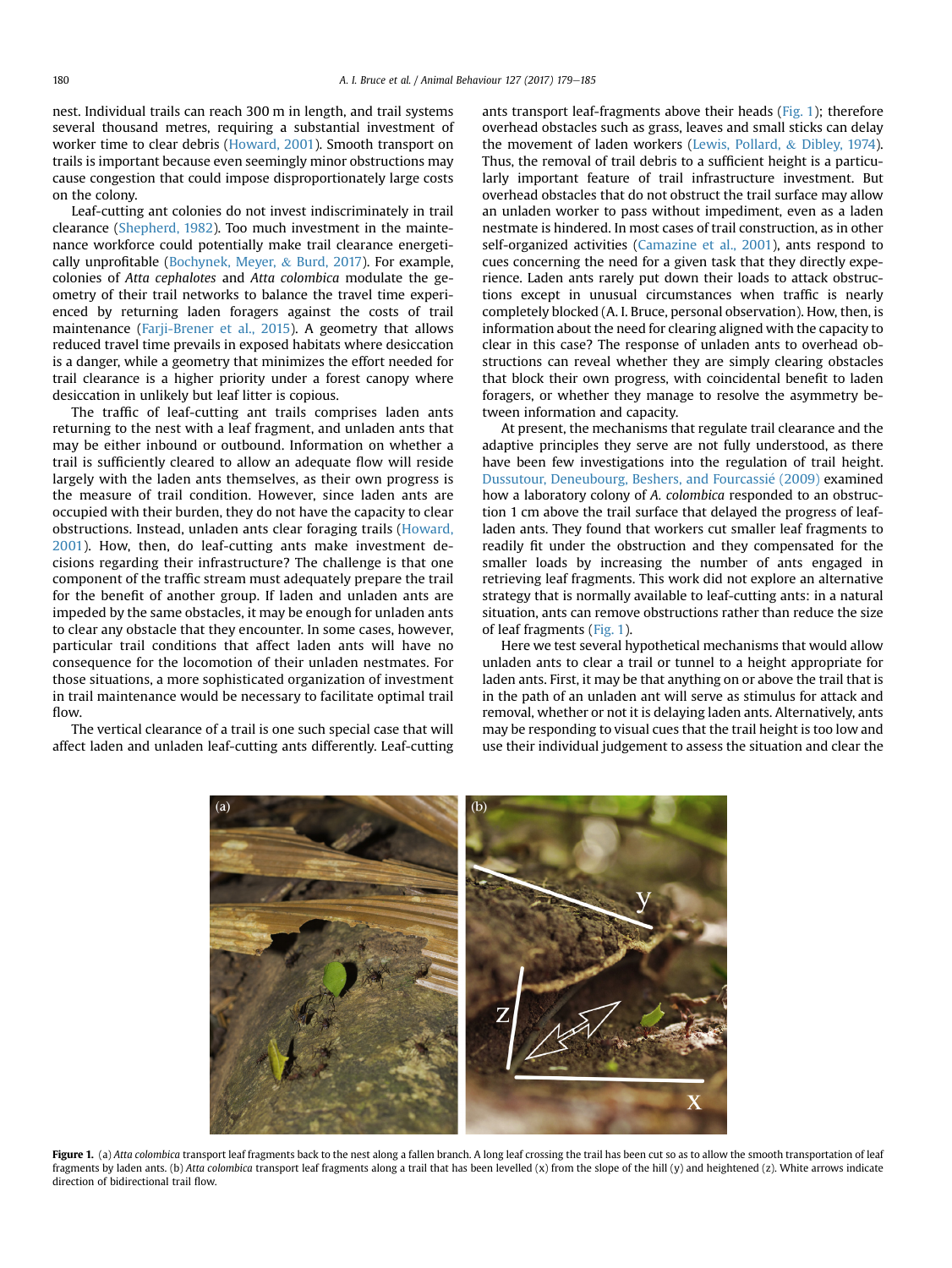<span id="page-2-0"></span>trail to an appropriate height. Finally, it is also possible that delays in the progress of their laden colonymates stimulate the clearing ants to seek out, attack and remove obstructions. We erected artificial overhead obstructions on natural foraging trails of leafcutting ants to test these possibilities.

# **METHODS**

The experiment was performed on Barro Colorado Island (BCI) and mainland Panama during 10 March  $-$  3 April 2014, between 0845 and 1830 hours with colonies of A. colombica. Because of local field conditions at the time, especially a decline in the density of A. colombica colonies on BCI, collecting a broad sample population was not possible. One large colony with multiple trails was the subject of most replicates ( $N = 23$ ). Additionally, a colony from the mainland was sampled once and a second colony was sampled twice. We initially analysed the colonies separately (see [Appendix\)](#page-5-0), but upon finding that the pattern of responses was concordant among colonies, we then pooled the data from all the colonies for the main analysis presented here. Individual trails were sampled multiple times but never more than once in a day and never from exactly the same location. We collected data in a manner designed to maximize the independence of trials within the prevailing constraints. First, as the experiment investigated transient responses that were highly localized to a time and place on a particular trail, replicates at different times and trails were unlikely to influence each other. Indeed, for trail maintenance to be adaptive, it would need to be responsive at small spatial and temporal scales, increasing the likelihood of independence. Additionally, the colony from which most data were gathered was very large with very long trails and it is therefore likely that different individual ants experienced the experiment from trial to trial. Finally, Atta queens are multiply mated and so there is likely to be genetic variability within the group of sampled workers, reducing nonindependence due to colony-level effects. None the less, we recognize that replication on additional colonies would help to further explore the issues raised in this study.

The intention of the experiment was to impede laden ants while allowing unladen ants free passage. We created an overhead hindrance of a 1 mm diameter metal wire stretched across the trail. In different treatments the wire either did or did not hinder laden ants depending on the height at which it was placed, but it never hindered unladen ants, even when they were quite large (Fig. 2). Poles of 1 mm diameter wire were placed 3 cm apart across the width of the trail to provide ants access to the overhead wire. Ants attacked both the overhead wire and the poles, but were unable to cut or clear it. Thus, it provided a constant stimulus for the duration of the trial. Once the experimental wire was in place for each treatment, a 5 min delay allowed any disturbance of the ant traffic to pass before data recording. Video recordings were taken for half an hour for each replicate and the number of clearing attacks by ants on the apparatus were counted. We defined clearing attacks as occurring when ants opened their mandibles and made contact with any piece of wire or lunged at it. Only one attack was counted per ant, and the overall rate of attack in half an hour provided the response variable of the experiment. We also measured the total traffic flow (number of ants passing a point on the trail per unit time) and trail width, which were entered as covariates in the statistical analyses (see below). Four treatment levels were applied to each trail as follows.

(1) The 'no-obstruction' treatment functioned as the control (Fig. 2a). The wire was high enough (2 cm) that laden ants could pass underneath without hindrance.

(2) The 'obstruction' treatment was intended to hinder the passage of laden ants without stopping them entirely, while being sufficiently high that nonladen ants would not directly encounter it (Fig. 2b). The wire was  $0.9-1.2$  mm above the ground, conforming with the contours of the trail floor as much as possible. The obstruction treatment achieved the desired effect: laden ants in the obstruction treatment transited the apparatus on average 30.72% slower (see Results) than in the no-obstruction treatment, while unladen ants were not significantly affected. Despite the delay to



Figure 2. (a) No-obstruction treatment: the cross wire was high enough to allow laden ants to pass underneath without hindrance. (b) Obstruction treatment: the cross wire was low enough that laden ants were hindered by its presence, but unladen ants were not. (c) Visual cue treatment: light plastic strips hung down to the same height as an obstruction in the obstruction treatment, but laden ants were able to pass through without hindrance. (d) Laden ant removal treatment: laden ants were removed from the trail.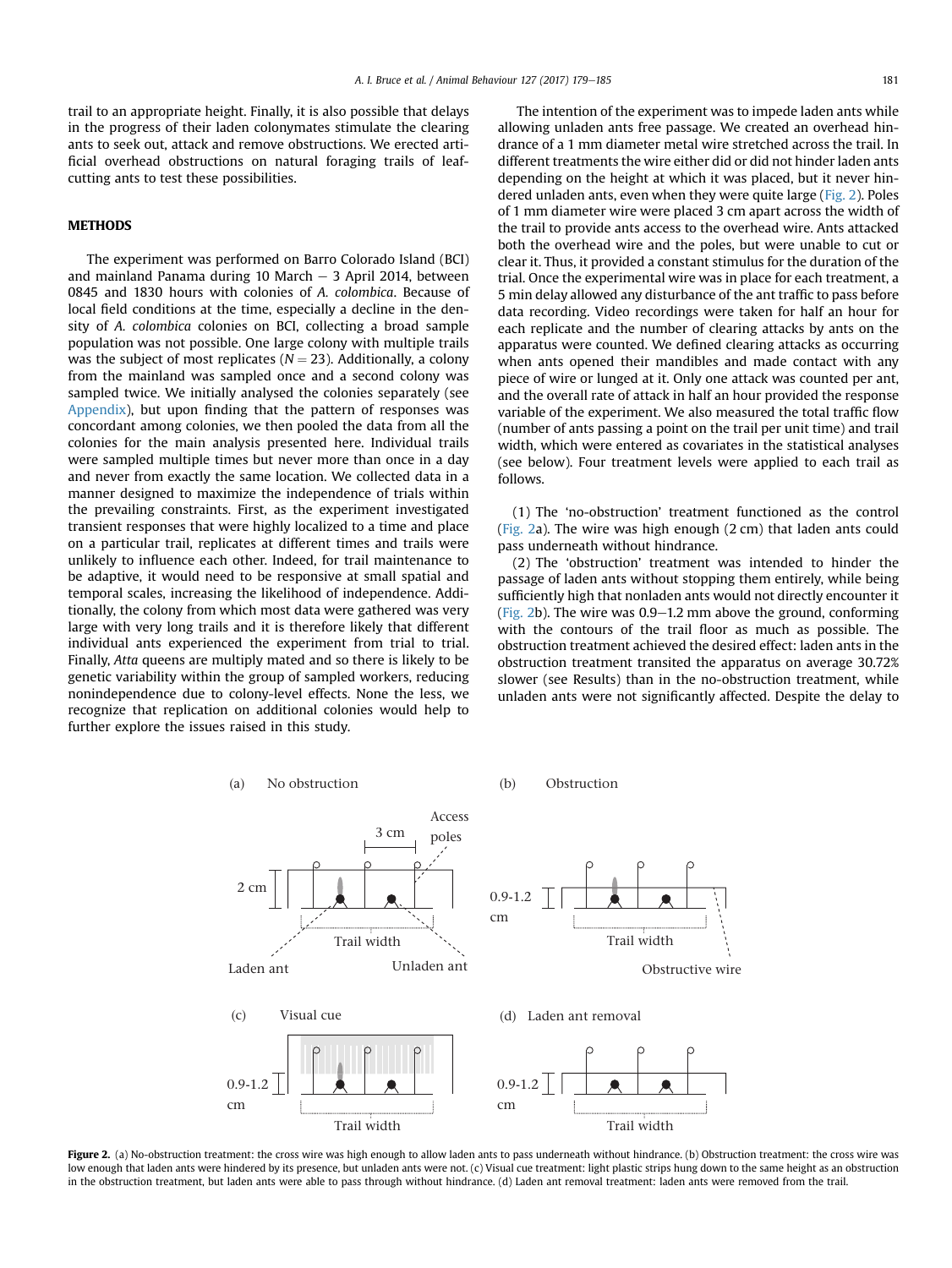<span id="page-3-0"></span>them, laden ants did not participate in trail clearance, nor did caches of dropped leaf fragments form at the site.

(3) The 'visual cue' treatment was intended to provide a strong visual stimulus to the ants while not significantly hindering the progress of laden ants. This was achieved by hanging thin white plastic strips [\(Fig. 2](#page-2-0)c) from the horizontal wire, so that they fell to the same height as the laden ant obstruction. However, in contrast to the solid wire of the laden ant obstruction, laden ants could easily brush through the hanging strips. There was no significant effect on speed compared with the no-obstruction treatment (see Results).

(4) The 'laden ant removal treatment' was used to test whether the presence of laden ants was necessary for the clearance of trail height or whether an indirect effect such as experience could be responsible. For this treatment, we attempted to remove all the returning laden ants from the trail. The wire obstruction was set at  $0.9-1.2$  mm cm above the trail (i.e. at the same height as in the laden ant obstruction treatment; [Fig. 2d](#page-2-0)). Two wire mesh barriers upstream of the experimental apparatus temporarily obstructed both laden and unladen ants, but had a much greater effect on laden ants, allowing any laden escapees to be removed by hand. It was common for laden ants to drop leaf fragments while being obstructed and often these ants would continue inbound along the trail, leaving their leaf fragment behind. While the vast majority of the laden ants were prevented from traversing the experiment, a small number did slip though. These were mostly carrying very small pieces of plant material.

The treatments were applied in random order, except for the laden ant removal treatment, which was always applied last because this treatment involved significant trail disruption and, had it been run before the other replicates, could have affected traffic movement for subsequent replicates. Furthermore, this ordering would reveal an 'experience effect'. In this scenario, leafladen ants might pass through an obstruction, drop their load either upon arrival at the fungus garden or before, then return along the cleared trail and encounter the obstruction that they had previously passed through. The previous encounter with the obstruction as a laden ant might then trigger the ant, now unladen, to clear the obstacle. If there were an 'experience effect' that elevated attack rate when laden ants passed through the experiment and returned, we would expect to see its strongest presence in the treatment that was always applied last (i.e. the laden ant removal treatment). The other treatments had only mild and immediate effects on the traffic flow.

In addition to the number of attacks on the wire barrier, we also recorded the speed at which ants transited from one side of the apparatus to the other across a fixed distance, usually 10 cm, but on one occasion it was 6 cm, another 7 cm, and another 9 cm. For each treatment, we recorded transit times for two randomly selected ants from each of the following classes of ant: outbound and unladen, inbound and unladen, and inbound and laden. For the laden ant removal treatment, we did not record transit times for the 'inbound and laden' class as there were few to no laden ants on the trail. Flow was obtained by randomly choosing one random minute per treatment and counting all ants that passed an imaginary centre line.

## Statistical Analysis

We used an ANOVA followed by a post hoc Tukey's test to compare the mean speed during transit of laden and unladen ants among the four treatment levels (with the exception that there were no laden ants in the laden ant removal treatment). The purpose of this test was to verify the efficacy of the experimental obstruction.

We used an ANCOVA to compare the effect of the four treatment levels on the rate of clearing attacks on the obstruction, with traffic flow and trail width as covariates. Homogeneity of slopes among all four treatments was checked and found to be consistent with the assumptions of ANCOVA. Flow was a relevant covariate because more ants passing the experimental apparatus may produce a larger number of clearance attacks. Trail width is a surrogate that captures characteristics of usage not captured by flow, such as whether the trail was a main or peripheral trail.

We calculated a Tukey–Kramer multiple comparison test for ANCOVA for post hoc analysis of treatment differences in the clearance attack rate ([Huitema, 2001](#page-5-0)). Statistical analyses were performed with R ([R Development Core Team, 2012\)](#page-5-0) and SYSTAT 10 (Systat Inc., Chicago, IL, U.S.A.).

## Ethical Note

This work was performed with permission of the Smithsonian Tropical Research Institute and the Ministry of the Environment of the Panamanian government. The field manipulations were analogous to leaf-falls or branch-falls that leaf-cutting ant colonies regularly experience, and individual ants were not harmed. Trail foraging rapidly returned to normal following the experiment.

# **RESULTS**

The mean  $(\pm SD)$  speed of laden ants during transit of the experimental apparatus was significantly slower for the obstruction treatment  $(2.03 \pm 0.97 \text{ cm/s}, N = 50)$  than for the no-obstruction  $(2.93 \pm 1.05 \text{ cm/s}, N = 52)$  or visual cue  $(2.87 \pm 0.89 \text{ cm/s}, N = 52)$ treatments, while the transit speeds in the latter two treatments did not differ significantly from each other (ANOVA:  $F_{2,151} = 6.734$ ,  $P < 0.001$ , with Tukey's post hoc tests to confirm pairwise differences at an overall significance level of 0.05). None of the experimental placements interfered with the locomotion of inbound and outbound unladen ants, which maintained statistically indistinguishable mean speeds among treatments (ANOVA:  $F_{3,406} = 1.404$ ,  $P = 0.241$ ): obstruction (3.18  $\pm$  1.37 cm/s, N = 100), no obstruction  $(3.39 \pm 1.38 \text{ cm/s}, N = 112)$ , visual cue  $(3.21 \pm 1.20 \text{ cm/s}, N = 102)$ , laden ant removal (3.52  $\pm$  1.29 cm/s, N = 96).

The rate of clearing attacks on barriers for all colonies was linearly related to traffic flow ( $F_{1,97} = 7.24$ ,  $P = 0.0084$ ) and trail width  $(F_{1,97} = 60.36, P < 0.001)$ . Statistically controlling for these effects, we found that the attack rate on experimental barriers differed significantly between treatments (ANCOVA:  $F_{3,97} = 9.53$ ,  $P < 0.001$ ). There was a significantly higher rate of clearing attacks in the obstruction treatment than in any other treatment (Tukey test:



Figure 3. Adjusted mean and standard error of clearing attacks over half an hour for all colonies and all treatments with a post hoc Tukey-Kramer test ( $N = 26$ ).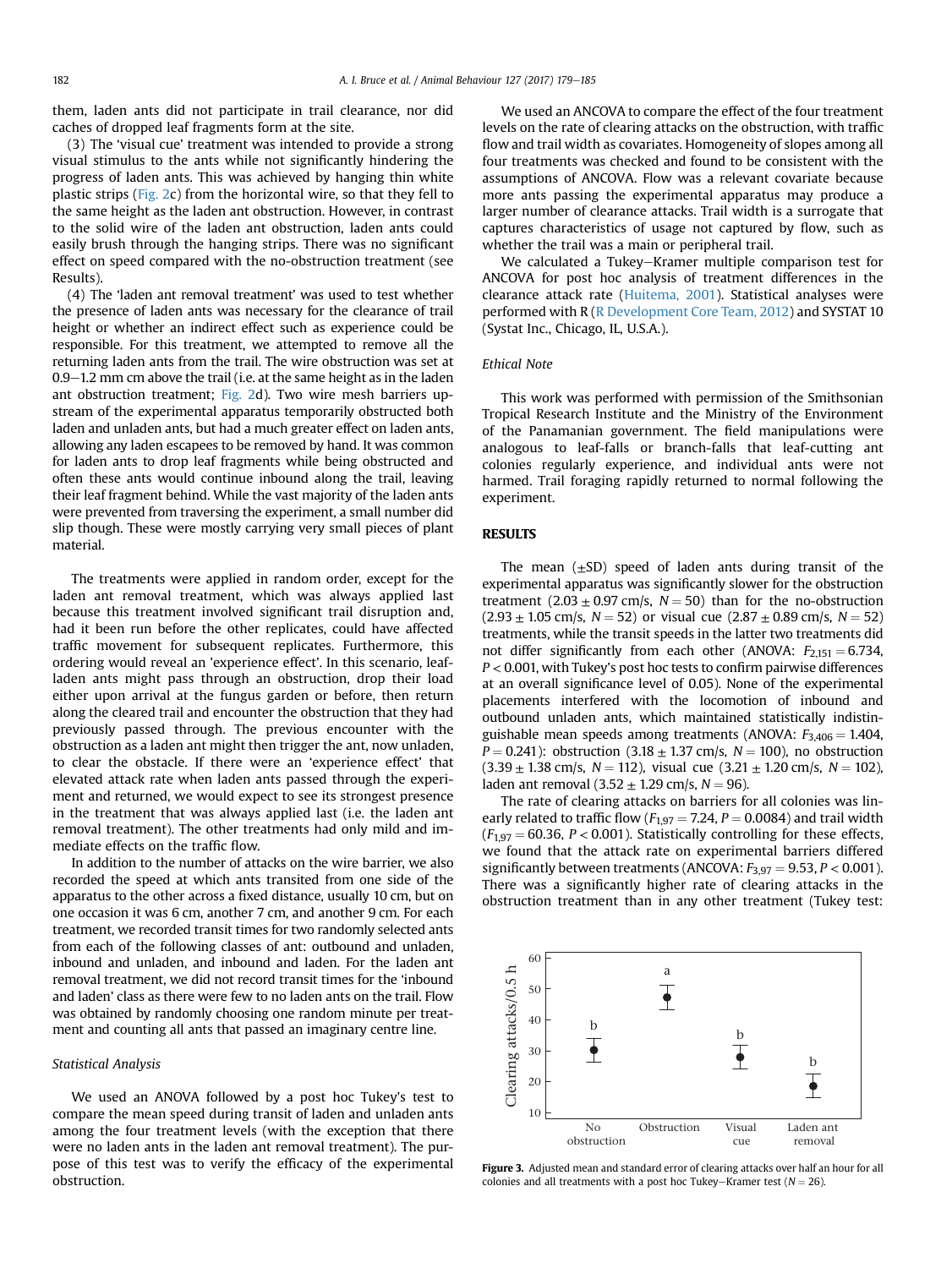$P < 0.05$ ), but no significant differences between the remaining treatments [\(Fig. 3](#page-3-0)). The overall ANCOVA model had an adjusted  $R^2$ of 0.51. The significantly higher rate of attack in the obstruction treatment remained true in the analysis of the BCI colony alone, and in addition the attack rate was significantly lower in the laden ant removal treatment than in the no-obstruction treatment (see [Appendix\)](#page-5-0).

# DISCUSSION

The results demonstrate that unladen ants attempt to remove an overhead obstruction at a significantly higher rate when their laden colonymates are slowed by an obstruction ([Fig. 3](#page-3-0)). Unladen ants were not simply responding at a fixed rate to any potential barrier on or above the trail regardless of whether laden ants were affected, as shown by the significantly higher rate of clearing attacks for the obstruction treatment compared to the noobstruction treatment [\(Fig. 3](#page-3-0)). Secondly, ants are not stimulated to clear overhead obstacles purely by the visual cues of an obstruction at a low height. If they were, then the visual cue apparatus would have been attacked at the same rate as the obstruction in the laden ant obstruction treatment, but it was not ([Fig. 3\)](#page-3-0). Finally, unladen ants attempted to clear overhead obstructions because of the immediate effect of obstructions on their laden nestmates and likely not because of previously experiencing the apparatus as laden ants or any other indirect effect. This is demonstrated by the significantly lower rate of clearing attacks in the laden ant removal treatment than in the obstruction treatment, despite the presence of identical barriers at identical heights ([Fig. 3\)](#page-3-0). It would be economically efficient, of course, for unladen workers to refrain from height clearance if there were no laden ants using a trail.

Ant trails function as conduits for communication that facilitate foraging. Information is normally thought to flow downstream or upstream along foraging trails [\(Farji-Brener et al., 2010; Traniello](#page-5-0) & [Robson, 1995; Wilson, 1962](#page-5-0)), but trail obstructions are local problems that require a localized signal and response for their efficient resolution. We have shown that information about overhead obstructions is acquired locally by unladen A. colombica workers, even though they do not experience it as an obstruction. Their response depends on a functional impairment experienced by their nestmates. A graded response that matches the degree of impairment would allow a colony to manage efficiently its investment in transport infrastructure, matching investment to colony-level goals rather than to individual experience. This modulation of function is part of how leaf-cutting ant trails reach the level of sophistication that they do.

What could be the stimulus that triggers the clearing of trail height in leaf-cutting ants? When laden ants are delayed by some obstacle, the momentary congestion may also slow the transit speed of unladen ants. The reduction in their own speed could then stimulate some unladen ants to switch from traversing the trail to clearing any immediate obstacles and possibly to search for obstacles further afield. However, we found no significant difference in mean speed during transit for unladen ants amongst any of the treatments. Therefore, this explanation does not appear likely.

Alternatively, unladen ants could be sensitive to encounter rates, which have been shown to be important in the regulation of other ant colony functions in previous work [\(Czaczkes, Franz, Witte,](#page-5-0) & [Heinze, 2015; Czaczkes, Grüter,](#page-5-0) & [Ratnieks, 2013; Deneubourg,](#page-5-0) [Lioni,](#page-5-0) & Detrain, 2002; Depickère, Fresneau, & [Deneubourg, 2004,](#page-5-0) [2008; Gordon, Paul,](#page-5-0) & [Thorpe, 1993; Jeanson, Deneubourg,](#page-5-0) [Grimal,](#page-5-0) & [Theraulaz, 2004](#page-5-0)). It is possible that unladen workers increase their clearing attacks when they experience a high encounter rate with either laden or unladen nestmates at the traffic jam. Under this scenario, the hindering of laden ants causes their speed to reduce and their density to increase, thus increasing the rate at which unladen workers encounter them at the site of disturbance [\(Dussutour et al., 2009\)](#page-5-0). Furthermore, if an obstacle reduces the returning traffic flow between itself and the nest, it would increase the contrast between encounter rates that outbound ants experience when they come upon the obstacle. Under this mechanism, investment in the removal of obstructions could be made proportional to the degree of delay imposed on laden foragers.

Finally, there may be some form of direct communication from laden ants to unladen ants indicating their obstruction. For example, the laden ants may be releasing a pheromone when they are obstructed that alerts unladen ants to a problem and triggers an increase in their clearing rate. Direct communication through antennation or other tactile contact may also transfer such information. Further studies will be required to test these hypotheses.

[Dussutour et al. \(2009\)](#page-5-0) showed that laboratory colonies of leaf-cutting ants would adapt to an overhead obstruction by reducing leaf fragment size and increasing the number of workers on a foraging trail. This response would allow a colony to maintain its rate of leaf tissue harvesting despite the overhead trail obstruction. However, one might expect that investment in cleared trail height would be more profitable than adjusting fragment size to the constraints of the trail; a small number of ants can clear a trail for a very large number of nestmates, whereas reduction in fragment size imposes an inefficiency on each forager individually. Leaf fragment sizes are normally highly tuned for efficient carriage [\(Burd, 2000; Burd](#page-5-0) & [Howard, 2005;](#page-5-0) [Lewis, Martin,](#page-5-0) & Czaczkes, 2008; Röschard & [Roces, 2002;](#page-5-0) [Rudolph](#page-5-0) & [Loudon, 1986](#page-5-0)), and imposing height restrictions would impede this process. Therefore, a small investment in trail construction work is likely to have a very large payoff in foraging efficiency. This effect is also likely to be present in tunnels, explaining why foraging tunnels are both wide and high enough to allow unrestricted flow of leaf-carrying ants ([Burd](#page-5-0)  $\&$  [Howard,](#page-5-0) [2005; Moreira, Forti, Andrade, et al., 2004\)](#page-5-0). Indeed, we suggest that the system of clearing trail height is likely to be the same as that for tunnels. There is a similarity of physical characteristics between trail overhangs and tunnels [\(Fig. 1\)](#page-1-0), especially foraging tunnels, which can be both high and wide ([Moreira, Forti,](#page-5-0) [Boaretto et al., 2004\)](#page-5-0). Furthermore, trail height investment does not appear to require visual stimulus, which would not be available in deep, lightless tunnels. It may be that trail construction is an extension of tunnel-digging behaviour laid out over two dimensions instead of three.

Investigations into information asymmetry have long been part of economics ([Akerlof, 1970; Spence, 1973; Stiglitz](#page-5-0) & [Weiss, 1981\)](#page-5-0). In humans, an asymmetry of information is often presented as an opportunity for one party to exploit another [\(Akerlof, 1970;](#page-5-0) [Dawson, Watson,](#page-5-0) & [Boudreau, 2010; Leland, 1979; Mocan, 2006\)](#page-5-0). The struggle in coordinating collective behaviour in human groups lies in aligning competing interests, but, once aligned, the communication and cognitive tools available to coordinate individuals are sophisticated and plentiful. By contrast, the eusocial nature of ants means that their interests are already aligned, but communication and cognition systems are comparatively limited. In leaf-cutting ants, we see a self-organized system using local information to resolve a mismatch between a group with information but no capacity to solve a problem (laden ants), and another group with capacity but no information (unladen ants). The resolution of this imbalance helps to create a smoothly functioning system despite difficult terrain.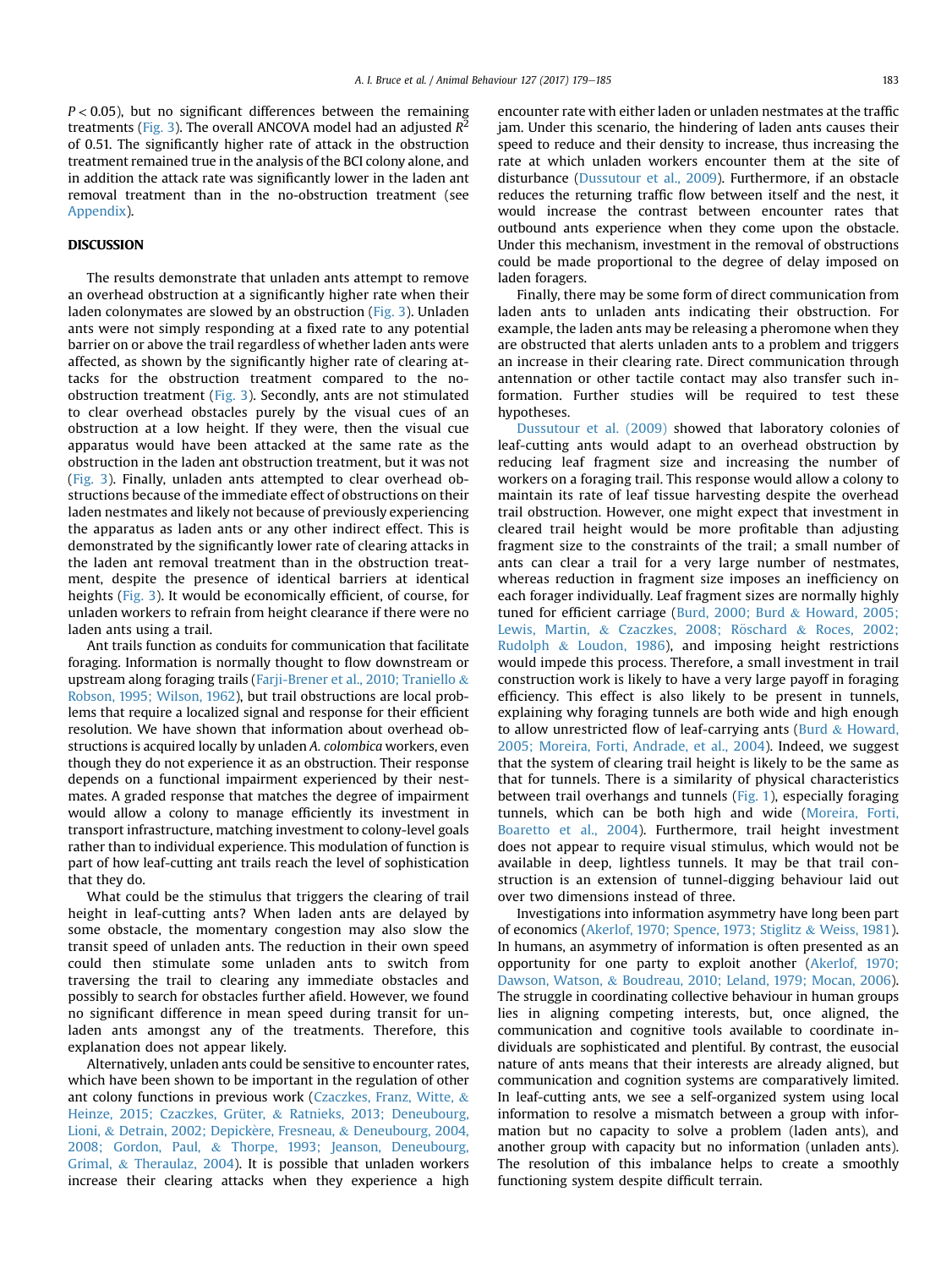#### <span id="page-5-0"></span>Acknowledgments

This work was supported by Monash University Dean's Scholarship to A.I.B. Thanks go to the Smithsonian Institute for providing access to Barro Colorado Island. T.J.C. was funded by an Alexander von Humboldt postdoctoral fellowship and a DFG Emmy Noether group leader grant (grant number CZ 237/1-1).

## References

- [Aboody, D., & Lev, B. \(2000\). Information asymmetry, R](http://refhub.elsevier.com/S0003-3472(17)30090-8/sref1)&[D, and insider gains.](http://refhub.elsevier.com/S0003-3472(17)30090-8/sref1) Journal of Finance,  $55(6)$ ,  $2747-2766$  $2747-2766$ .
- Akerlof, G. A. (1970). The market for 'lemons'[: Quality uncertainty and the market](http://refhub.elsevier.com/S0003-3472(17)30090-8/sref2) mechanism. [Quarterly Journal of Economics, 84](http://refhub.elsevier.com/S0003-3472(17)30090-8/sref2)(3), 488-[500](http://refhub.elsevier.com/S0003-3472(17)30090-8/sref2).
- [Balakrishnan, S., & Koza, M. P. \(1993\). Information asymmetry, adverse selection](http://refhub.elsevier.com/S0003-3472(17)30090-8/sref3) [and joint-ventures: Theory and evidence.](http://refhub.elsevier.com/S0003-3472(17)30090-8/sref3) Journal of Economic Behavior & [Or](http://refhub.elsevier.com/S0003-3472(17)30090-8/sref3)ganization,  $20(1)$ ,  $99-117$ .
- Biesmeijer, J. C., & Seeley, T. D. (2005). The use of waggle dance information by honey bees throughout their foraging careers. Behavioral Ecology and Sociobiology, 59(1), 133-142. [http://dx.doi.org/10.1007/s00265-005-0019-6.](http://dx.doi.org/10.1007/s00265-005-0019-6)
- Bochynek, T., Meyer, B., & Burd, M. (2017). Energetics of trail clearing in the leafcutter ant Atta. Behavioral Ecology and Sociobiology, 71(1), 1-10. [http://](http://dx.doi.org/10.1007/s00265-016-2237-5) [dx.doi.org/10.1007/s00265-016-2237-5](http://dx.doi.org/10.1007/s00265-016-2237-5).
- [Bollazzi, M., & Roces, F. \(2011\). Information needs at the beginning of foraging:](http://refhub.elsevier.com/S0003-3472(17)30090-8/sref6) [Grass-cutting ants trade off load size for a faster return to the nest.](http://refhub.elsevier.com/S0003-3472(17)30090-8/sref6) PLoS One, 6[\(3\), e17667.](http://refhub.elsevier.com/S0003-3472(17)30090-8/sref6)
- [Bruce, A. I., & Burd, M. \(2012\). Allometric scaling of foraging rate with trail di](http://refhub.elsevier.com/S0003-3472(17)30090-8/sref7)mensions in leaf-cutting ants. [Proceedings of the Royal Society B: Biological Sci-](http://refhub.elsevier.com/S0003-3472(17)30090-8/sref7)ences, 279[\(1737\), 2442](http://refhub.elsevier.com/S0003-3472(17)30090-8/sref7)-[2447.](http://refhub.elsevier.com/S0003-3472(17)30090-8/sref7)
- [Burd, M. \(2000\). Body size effects on locomotion and load carriage in the highly](http://refhub.elsevier.com/S0003-3472(17)30090-8/sref8) [polymorphic leaf-cutting ants](http://refhub.elsevier.com/S0003-3472(17)30090-8/sref8) Atta colombica and Atta cephalotes. Behavioral Ecology,  $11(2)$ ,  $125-131$ .
- [Burd, M., & Howard, J. J. \(2005\). Global optimization from suboptimal parts:](http://refhub.elsevier.com/S0003-3472(17)30090-8/sref9) [Foraging sensu lato by leaf-cutting ants.](http://refhub.elsevier.com/S0003-3472(17)30090-8/sref9) Behavioural Ecology and Sociobiology, 59[\(2\), 234](http://refhub.elsevier.com/S0003-3472(17)30090-8/sref9)-[242](http://refhub.elsevier.com/S0003-3472(17)30090-8/sref9).
- [Camazine, S., Deneubourg, J. L., Franks, N. R., Sneyd, J., Theraulaz, G., & Bonabeau, E.](http://refhub.elsevier.com/S0003-3472(17)30090-8/sref10) (2001). [Self-organization in biological systems](http://refhub.elsevier.com/S0003-3472(17)30090-8/sref10). Princeton, NJ: Princeton Univer[sity Press](http://refhub.elsevier.com/S0003-3472(17)30090-8/sref10).
- [Czaczkes, T. J., Franz, S., Witte, V., & Heinze, J. \(2015\). Perception of collective path](http://refhub.elsevier.com/S0003-3472(17)30090-8/sref11) [use affects path selection in ants.](http://refhub.elsevier.com/S0003-3472(17)30090-8/sref11) Animal Behaviour, 99, 15-[24](http://refhub.elsevier.com/S0003-3472(17)30090-8/sref11).
- Czaczkes, T. J., Grüter, C., & Ratnieks, F. L. W. (2013). Negative feedback in ants: Crowding results in less trail pheromone deposition. Journal of Royal Society, Interface, 10, 20121009. <http://dx.doi.org/10.1098/rsif.2012.1009>.
- [Dawson, G. S., Watson, R. T., & Boudreau, M. \(2010\). Information asymmetry in](http://refhub.elsevier.com/S0003-3472(17)30090-8/sref13) [information systems consulting: Towards a theory of relationship constraints.](http://refhub.elsevier.com/S0003-3472(17)30090-8/sref13) [Journal of Management Information Systems, 27](http://refhub.elsevier.com/S0003-3472(17)30090-8/sref13)(3), 143-[178.](http://refhub.elsevier.com/S0003-3472(17)30090-8/sref13)
- [Deneubourg, J. L., Lioni, A., & Detrain, C. \(2002\). Dynamics of aggregation and](http://refhub.elsevier.com/S0003-3472(17)30090-8/sref14) [emergence of cooperation.](http://refhub.elsevier.com/S0003-3472(17)30090-8/sref14) Biological Bulletin,  $202(3)$ ,  $262-267$ .
- Depickère, S., Fresneau, D., & Deneubourg, J. L. (2004). A basis for spatial and social [patterns in ant species: Dynamics and mechanisms of aggregation.](http://refhub.elsevier.com/S0003-3472(17)30090-8/sref15) Journal of Insect Behavior,  $17(1)$ ,  $81-97$ .
- [Depickere, S., Fresneau, D., & Deneubourg, J. L. \(2008\). Effect of social and envi](http://refhub.elsevier.com/S0003-3472(17)30090-8/sref16) [ronmental factors on ant aggregation: A general response?](http://refhub.elsevier.com/S0003-3472(17)30090-8/sref16) Journal of Insect [Physiology, 54](http://refhub.elsevier.com/S0003-3472(17)30090-8/sref16)(9), 1349-[1355](http://refhub.elsevier.com/S0003-3472(17)30090-8/sref16).
- [Doherty, A. M. \(1999\). Explaining international retailers' market entry mode](http://refhub.elsevier.com/S0003-3472(17)30090-8/sref17) [strategy: Internalization theory, agency theory and the importance of infor](http://refhub.elsevier.com/S0003-3472(17)30090-8/sref17)mation asymmetry. [International Review of Retail, Distribution and Consumer](http://refhub.elsevier.com/S0003-3472(17)30090-8/sref17) [Research, 9](http://refhub.elsevier.com/S0003-3472(17)30090-8/sref17)(4), 379-[402.](http://refhub.elsevier.com/S0003-3472(17)30090-8/sref17)
- [Dussutour, A., Deneubourg, J. L., Beshers, S. N., & Fourcassi](http://refhub.elsevier.com/S0003-3472(17)30090-8/sref18)é[, V. \(2009\). Individual](http://refhub.elsevier.com/S0003-3472(17)30090-8/sref18) [and collective problem-solving in a foraging context in the leaf-cutting ant](http://refhub.elsevier.com/S0003-3472(17)30090-8/sref18) Atta  $colombica$ . [Animal Cognition, 12](http://refhub.elsevier.com/S0003-3472(17)30090-8/sref18)(1), 21-[30.](http://refhub.elsevier.com/S0003-3472(17)30090-8/sref18)
- [Farji-Brener, A. G., Amador-Vargas, S., Chinchilla, F., Escobar, S., Cabrera, S.,](http://refhub.elsevier.com/S0003-3472(17)30090-8/sref19) [Herrera, M., et al. \(2010\). Information transfer in head-on encounters between](http://refhub.elsevier.com/S0003-3472(17)30090-8/sref19) [leaf-cutting ant workers: Food, trail condition or orientation cues?](http://refhub.elsevier.com/S0003-3472(17)30090-8/sref19) Animal [Behaviour, 79](http://refhub.elsevier.com/S0003-3472(17)30090-8/sref19), 343-[349](http://refhub.elsevier.com/S0003-3472(17)30090-8/sref19).
- Farji-Brener, A. G., Chinchilla, F., Umaña, M. N., Oscasio-Torres, M., Chauta-[Mellizo, A., Acosta-Rojas, D., et al. \(2015\). Branching angles re](http://refhub.elsevier.com/S0003-3472(17)30090-8/sref20)flect a tradeoff [between reducing trail maintenance costs or travel distances in leaf-cutting](http://refhub.elsevier.com/S0003-3472(17)30090-8/sref20) ants. [Ecology, 96](http://refhub.elsevier.com/S0003-3472(17)30090-8/sref20)(2), 510.
- [FitzGibbon, C. D., & Fanshawe, J. H. \(1988\). Stotting in Thomson's gazelles: An](http://refhub.elsevier.com/S0003-3472(17)30090-8/sref21) honest signal of condition. [Behavioral Ecology and Sociobiology, 23](http://refhub.elsevier.com/S0003-3472(17)30090-8/sref21)(2), 69-[74](http://refhub.elsevier.com/S0003-3472(17)30090-8/sref21).
- [Franks, N. R., Mallon, E. B., Bray, H. E., Hamilton, M. J., & Mischler, T. C. \(2003\).](http://refhub.elsevier.com/S0003-3472(17)30090-8/sref22) [Strategies for choosing between alternatives with different attributes: Exem](http://refhub.elsevier.com/S0003-3472(17)30090-8/sref22)plifi[ed by house-hunting ants.](http://refhub.elsevier.com/S0003-3472(17)30090-8/sref22) Animal Behaviour, 65, 215-223
- [Gordon, D. M., Paul, R. E., & Thorpe, K. \(1993\). What is the function of encounter](http://refhub.elsevier.com/S0003-3472(17)30090-8/sref23) [patterns in ant colonies?](http://refhub.elsevier.com/S0003-3472(17)30090-8/sref23) Animal Behaviour, 45, 1083-[1100.](http://refhub.elsevier.com/S0003-3472(17)30090-8/sref23)
- [Healy, P. M., & Palepu, K. G. \(2001\). Information asymmetry, corporate disclosure,](http://refhub.elsevier.com/S0003-3472(17)30090-8/sref24) [and the capital markets: A review of the empirical disclosure literature.](http://refhub.elsevier.com/S0003-3472(17)30090-8/sref24) Journal of Accounting and Economics,  $31(1)$ ,  $405-440$ .
- [Hobbs, J. E. \(2004\). Information asymmetry and the role of traceability systems.](http://refhub.elsevier.com/S0003-3472(17)30090-8/sref25) [Agribusiness, 20](http://refhub.elsevier.com/S0003-3472(17)30090-8/sref25)(4), 397-[415.](http://refhub.elsevier.com/S0003-3472(17)30090-8/sref25)

Hölldobler, B., & Wilson, E. O. (1990). The ants. Cambridge, MA: Belknap Press. [Howard, J. J. \(2001\). Costs of trail construction and maintenance in the leaf-cutting](http://refhub.elsevier.com/S0003-3472(17)30090-8/sref27) ant Atta columbica. [Behavioral Ecology and Sociobiology, 49](http://refhub.elsevier.com/S0003-3472(17)30090-8/sref27)(5), 348-[356.](http://refhub.elsevier.com/S0003-3472(17)30090-8/sref27)

- Huitema, B. E. (2001). [The analysis of covariance and alternatives: Statistical methods](http://refhub.elsevier.com/S0003-3472(17)30090-8/sref28) [for experiments, quasi-experiments, and single-case studies](http://refhub.elsevier.com/S0003-3472(17)30090-8/sref28). Hoboken, NJ: J. Wiley. [Jaffe, K., & Howse, P. E. \(1979\). The mass recruitment system of the leaf cutting ant,](http://refhub.elsevier.com/S0003-3472(17)30090-8/sref29)
- Atta cephalotes. [Animal Behaviour, 27](http://refhub.elsevier.com/S0003-3472(17)30090-8/sref29), 930-[939.](http://refhub.elsevier.com/S0003-3472(17)30090-8/sref29) [Jeanson, R., Deneubourg, J. L., Grimal, A., & Theraulaz, G. \(2004\). Modulation of](http://refhub.elsevier.com/S0003-3472(17)30090-8/sref30) [individual behavior and collective decision-making during aggregation site](http://refhub.elsevier.com/S0003-3472(17)30090-8/sref30) selection by the ant Messor barbarus. [Behavioral Ecology and Sociobiology, 55](http://refhub.elsevier.com/S0003-3472(17)30090-8/sref30)(4), [388](http://refhub.elsevier.com/S0003-3472(17)30090-8/sref30)e[394.](http://refhub.elsevier.com/S0003-3472(17)30090-8/sref30)
- [Leland, H. E. \(1979\). Quacks, lemons and licensing: A theory of minimum quality](http://refhub.elsevier.com/S0003-3472(17)30090-8/sref31) standards. [Journal of Political Economy, 87](http://refhub.elsevier.com/S0003-3472(17)30090-8/sref31)(6), 1328-[1346](http://refhub.elsevier.com/S0003-3472(17)30090-8/sref31).
- [Lewis, O. T., Martin, M., & Czaczkes, T. J. \(2008\). Effects of trail gradient on leaf tissue](http://refhub.elsevier.com/S0003-3472(17)30090-8/sref32) [transport and load size selection in leaf-cutter ants.](http://refhub.elsevier.com/S0003-3472(17)30090-8/sref32) Behavioral Ecology, 19(4), [805](http://refhub.elsevier.com/S0003-3472(17)30090-8/sref32)-[809.](http://refhub.elsevier.com/S0003-3472(17)30090-8/sref32)
- [Lewis, T., Pollard, G. V., & Dibley, G. C. \(1974\). Rythmic foraging in the leaf-cutting](http://refhub.elsevier.com/S0003-3472(17)30090-8/sref33) ant Atta cephalotes (L.)(Formicidae: Attini). [Journal of Animal Ecology, 43](http://refhub.elsevier.com/S0003-3472(17)30090-8/sref33)(1),  $129 - 141$  $129 - 141$
- [Mocan, N. \(2006\). Can consumers detect lemons? An empirical analysis of infor](http://refhub.elsevier.com/S0003-3472(17)30090-8/sref34)[mation asymmetry in the market for child care.](http://refhub.elsevier.com/S0003-3472(17)30090-8/sref34) Journal of Population Economics, 20[\(4\), 743](http://refhub.elsevier.com/S0003-3472(17)30090-8/sref34)-[780.](http://refhub.elsevier.com/S0003-3472(17)30090-8/sref34)
- [Moreira, A. A., Forti, L. C., Andrade, A. P. P., Boaretto, M. A. C., & Lopes, J. \(2004a\).](http://refhub.elsevier.com/S0003-3472(17)30090-8/sref35) Nest architecture of Atta laevigata [\(F. Smith, 1858\) \(Hymenoptera: Formicidae\).](http://refhub.elsevier.com/S0003-3472(17)30090-8/sref35) [Studies on Neotropical Fauna and Environment, 39](http://refhub.elsevier.com/S0003-3472(17)30090-8/sref35)(2), 109-[116.](http://refhub.elsevier.com/S0003-3472(17)30090-8/sref35)
- [Moreira, A. A., Forti, L. C., Boaretto, M. A. C., Andrade, A. P. P., Lopes, J. F. S., &](http://refhub.elsevier.com/S0003-3472(17)30090-8/sref36) [Ramos, V. M. \(2004b\). External and internal structure of](http://refhub.elsevier.com/S0003-3472(17)30090-8/sref36) Atta bisphaerica Forel (Hymenoptera: Formicidae) nests. [Journal of Applied Entomology, 128](http://refhub.elsevier.com/S0003-3472(17)30090-8/sref36)(3),  $204 - 211$  $204 - 211$
- [Powell, S., & Clark, E. \(2004\). Combat between large derived societies: A subter](http://refhub.elsevier.com/S0003-3472(17)30090-8/sref37)[ranean army ant established as a predator of mature leaf-cutting ant colonies.](http://refhub.elsevier.com/S0003-3472(17)30090-8/sref37) Insectes Sociaux,  $51(4)$ ,  $342-351$ .
- R Development Core Team. (2012). [R: A language and environment for statistical](http://refhub.elsevier.com/S0003-3472(17)30090-8/sref38) computing[. Vienna, Austria: R Foundation for Statistical Computing.](http://refhub.elsevier.com/S0003-3472(17)30090-8/sref38)
- Röschard, J., & Roces, F. (2002). The effect of load length, width and mass on [transport rate in the grass-cutting ant](http://refhub.elsevier.com/S0003-3472(17)30090-8/sref39) Atta vollenweideri. Oecologia, 131(2),  $319 - 324$  $319 - 324$ .
- [Rudolph, S. G., & Loudon, C. \(1986\). Load size selection by foraging leaf-cutter ants](http://refhub.elsevier.com/S0003-3472(17)30090-8/sref40) (Atta cephalotes). Ecological Entomology,  $11(4)$ ,  $401-410$ .
- [Scott-Phillips, T. C. \(2008\). On the correct application of animal signalling theory to](http://refhub.elsevier.com/S0003-3472(17)30090-8/sref41) human communication. [Proceedings of the International Conference on the Evo](http://refhub.elsevier.com/S0003-3472(17)30090-8/sref41)[lution of Language, 7](http://refhub.elsevier.com/S0003-3472(17)30090-8/sref41), 275-[282](http://refhub.elsevier.com/S0003-3472(17)30090-8/sref41).
- [Shepherd, J. D. \(1982\). Trunk trails and the searching strategy of a leaf-cutter ant,](http://refhub.elsevier.com/S0003-3472(17)30090-8/sref42) Atta colombica. [Behavioral Ecology and Sociobiology, 11](http://refhub.elsevier.com/S0003-3472(17)30090-8/sref42)(2), 77-[84.](http://refhub.elsevier.com/S0003-3472(17)30090-8/sref42)
- [Spence, M. \(1973\). Job market signaling.](http://refhub.elsevier.com/S0003-3472(17)30090-8/sref43) Quarterly Journal of Economics, 87(3), [355](http://refhub.elsevier.com/S0003-3472(17)30090-8/sref43)e[374.](http://refhub.elsevier.com/S0003-3472(17)30090-8/sref43)
- [Stiglitz, J. E., & Weiss, A. \(1981\). Credit rationing in markets with imperfect infor-](http://refhub.elsevier.com/S0003-3472(17)30090-8/sref44)mation. [American Economic Review, 71](http://refhub.elsevier.com/S0003-3472(17)30090-8/sref44)(3), 393-[410.](http://refhub.elsevier.com/S0003-3472(17)30090-8/sref44)
- [Traniello, J. F. A., & Robson, S. K. \(1995\). Trail and territorial communication in social](http://refhub.elsevier.com/S0003-3472(17)30090-8/sref45) insects. In R. T. Cardé, & W. J. Bell (Eds.), [The chemical ecology of insects](http://refhub.elsevier.com/S0003-3472(17)30090-8/sref45) (Vol. 2, [pp. 241](http://refhub.elsevier.com/S0003-3472(17)30090-8/sref45)-[286\). New York, NY: Chapman](http://refhub.elsevier.com/S0003-3472(17)30090-8/sref45) & [Hall](http://refhub.elsevier.com/S0003-3472(17)30090-8/sref45).
- [Wagner, W. E. \(1992\). Deceptive or honest signalling of](http://refhub.elsevier.com/S0003-3472(17)30090-8/sref46) fighting ability? A test of [alternative hypotheses for the function of changes in call dominant frequency](http://refhub.elsevier.com/S0003-3472(17)30090-8/sref46) [by male cricket frogs.](http://refhub.elsevier.com/S0003-3472(17)30090-8/sref46) Animal Behaviour, 44, 449-[462](http://refhub.elsevier.com/S0003-3472(17)30090-8/sref46).
- [Wilson, E. O. \(1962\). Chemical communication among workers of the](http://refhub.elsevier.com/S0003-3472(17)30090-8/sref47) fire ant Solenopsis saevissima [\(Fr. Smith\) 1. The organization of mass-foraging.](http://refhub.elsevier.com/S0003-3472(17)30090-8/sref47) Animal [Behaviour, 10](http://refhub.elsevier.com/S0003-3472(17)30090-8/sref47), 134-[147.](http://refhub.elsevier.com/S0003-3472(17)30090-8/sref47)

### Appendix

Analysing colonies separately, the main colony ( $N = 23$ ) had a rate of clearing attacks, when workers lunged at or contacted the wire or mock barrier with their mandibles and attempted to cut it, that was linearly related to traffic flow ( $F_{1,85} = 7.06$ ,  $P = 0.009$ ) and trail width  $(F_{1,85} = 61.43, P < 0.001)$ . Statistically controlling for these effects, we found that the attack rate of experimental barriers differed significantly between treatments (ANCOVA:  $F_{3,85} = 7.68$ ,  $P < 0.001$ ). There was a significantly higher rate of clearing attacks in the obstruction treatment than in any other treatment (Tukey test:  $P < 0.05$ ), and also a significant difference between the laden ant removal treatment and the no-obstruction and visual cue treatments (Fig. A1). The overall ANCOVA model had an adjusted  $R^2$ of 0.53. While there were insufficient replicates to perform a similar statistical analysis for the remaining two colonies ( $N = 3$ ), the visual appearance of the trends appeared much the same (Fig. A2). This gave us sufficient confidence to combine the two data sets and perform the final data analysis.